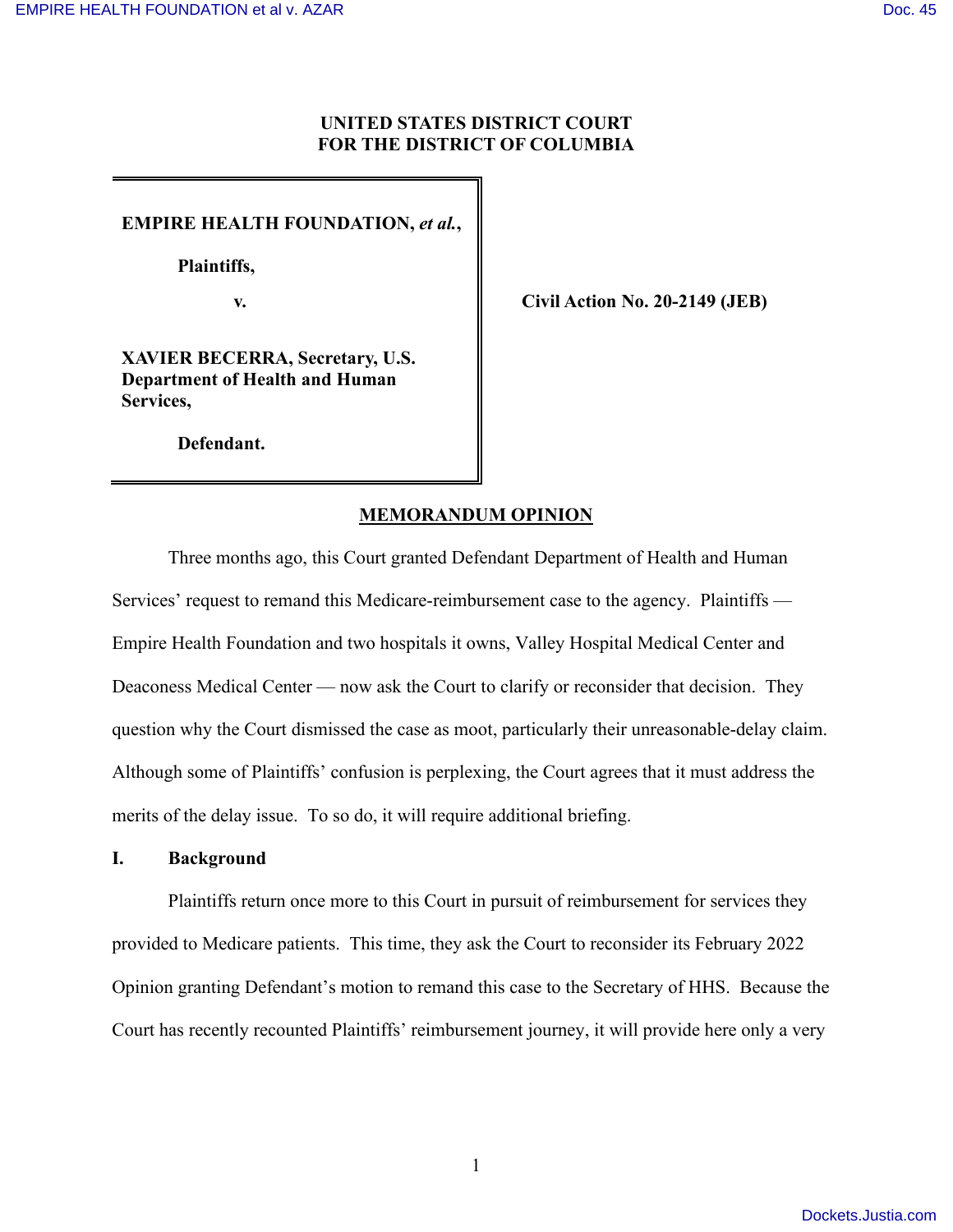brief overview of the history relevant to the present Motion. See Empire Health Foundation v. Becerra, 2022 WL 370559, at \*1 (D.D.C. Feb. 8, 2022).

 In short, Plaintiffs disagree with the methodology the Centers for Medicare and Medicaid Services (CMS) used to calculate the reimbursement amounts they were owed for their treatment of low-income patients. Id. Making use of both the agency's and the judicial system's procedures, Plaintiffs have appealed different iterations of these proposed reimbursements for over a decade. Id. Their latest round saw them alleging four counts before this Court, including one accusing the Provider Reimbursement Review Board (PRRB) of unreasonably delaying the resolution of Plaintiffs' appeals. Id. at \*3 (citing ECF No. 16-1 (Amended Complaint), ¶¶ 37– 54). At the conclusion of summary-judgment briefing, the Secretary separately moved for a voluntary remand, and this Court acquiesced, remanding all claims to the agency on the basis that they all amounted to "an attempt to expedite a recalculation of their [proposed reimbursements]" that would omit a certain metric from the calculation formula. Id. at \*4.

Plaintiffs now ask this Court to alter or clarify that remand Opinion. See ECF No. 41 (Pls. Mot. for Reconsideration).

#### **II. Legal Standard**

The parties dispute which of several Federal Rules of Civil Procedure should govern review of this Motion — namely, Rules 54(b), 59(e),  $60(a)$ ,  $60(b)(1)$ , or  $60(b)(6)$ . See Pl. MTR at 2–5; ECF No. 42 (Def. Opp.) at 3–5. Although — or perhaps because — the Court believes the governing rule does not alter its analysis in this case, it will pick the Rule 60(b)(6) door. "Rule 60(b)(6) is a catch-all provision, providing that a court may relieve a party from a final judgment for 'any other reason that justifies relief' not encompassed by the other reasons enumerated in Rule 60(b)." Jordan v. U.S. Department of Labor, 331 F.R.D. 444, 453 (D.D.C.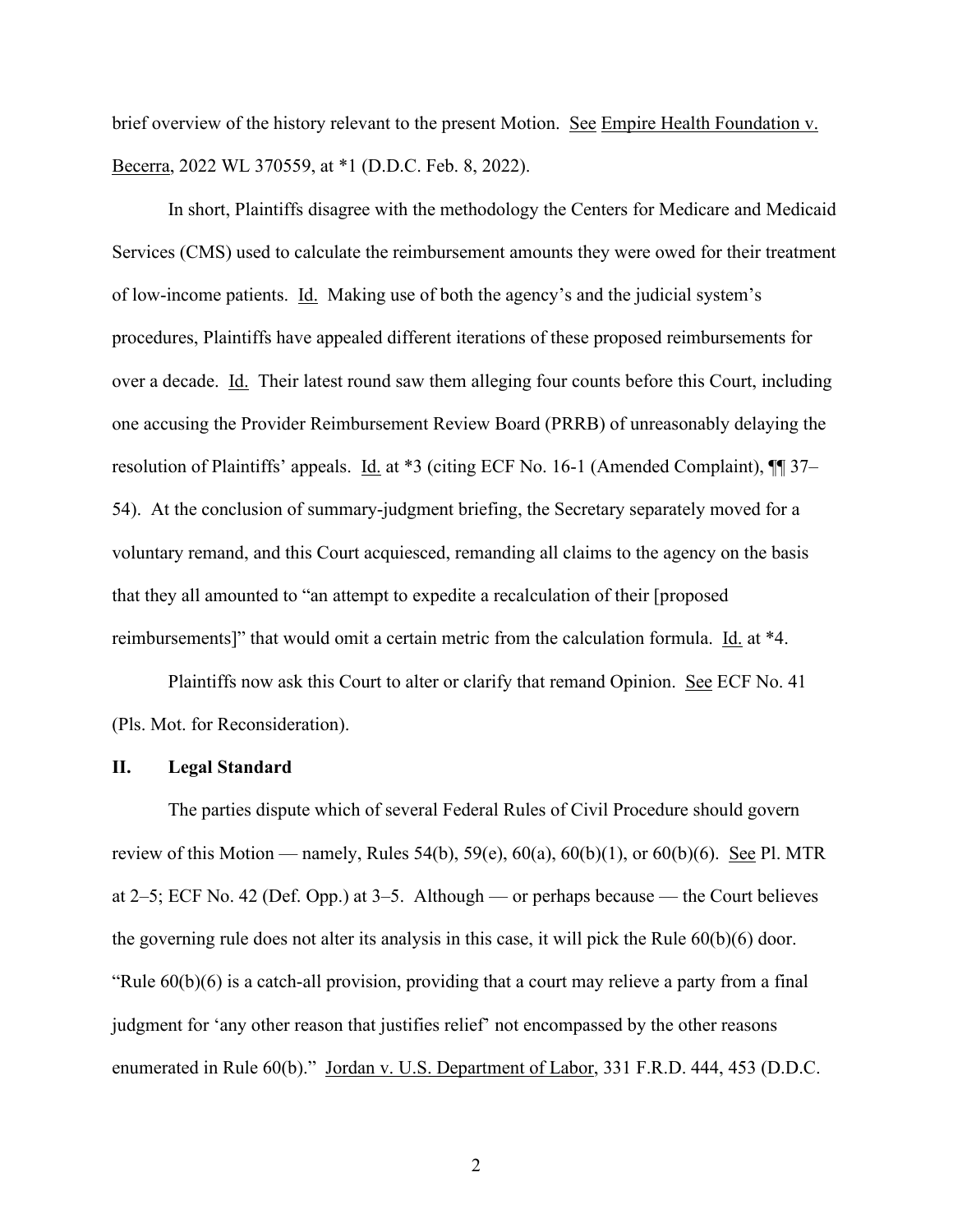2019). Courts are "vested with a large measure of discretion in deciding whether to grant a Rule 60(b)(6) motion." Computer Professionals for Social Responsibility v. U.S. Secret Service, 72 F.3d 897, 903 (D.C. Cir. 1996) (quoting Twelve John Does v. District of Columbia, 814 F.2d 1133, 1138 (D.C. Cir. 1988)).

#### **III. Analysis**

Plaintiffs take issue with three aspects of the Court's February Opinion. First, they argue that the Court was unclear as to whether it was remanding the entirety of their claims or dismissing the case for mootness. See Pl. MTR at 5–6. Second, they contend that, if the Court did remand their unreasonable-delay claim, that was erroneous because the claim was not moot and such causes of action may not be remanded to agencies.  $\underline{Id}$  at 6–11. Last, they object to the Court's suggestion that Defendant did not seek dismissal of this lawsuit. Id. at 11–12. The Court begins by clarifying the conclusions of its previous Opinion before addressing Plaintiffs' argument regarding the unreasonable-delay count.

First, let us set the record straight. Despite Plaintiffs' apparent confusion, the Court's previous Opinion reached a simple outcome: a remand of all Plaintiffs' claims to the Secretary of HHS. <u>See Empire Health</u>, 2022 WL 370559, at \*5–6. That decision followed from the Court's conclusions that the agency did not seek a remand in bad faith and that Plaintiffs' challenges all boil down to an attempt to expedite a recalculation of their reimbursement amounts using what they view as the correct formula.  $\underline{Id}$  at  $*4-5$ . Baked into the former conclusion was the Court's determination that Defendant had not requested remand as "pretext for dismissing this case." Id. at \*5. Nothing Plaintiffs proffer now alters that. Although they highlight the fact that Defendant's proposed remand order included language providing that "this matter shall be dismissed," Defendant did not argue for dismissal in its briefing. See ECF No. 29-1 (Def.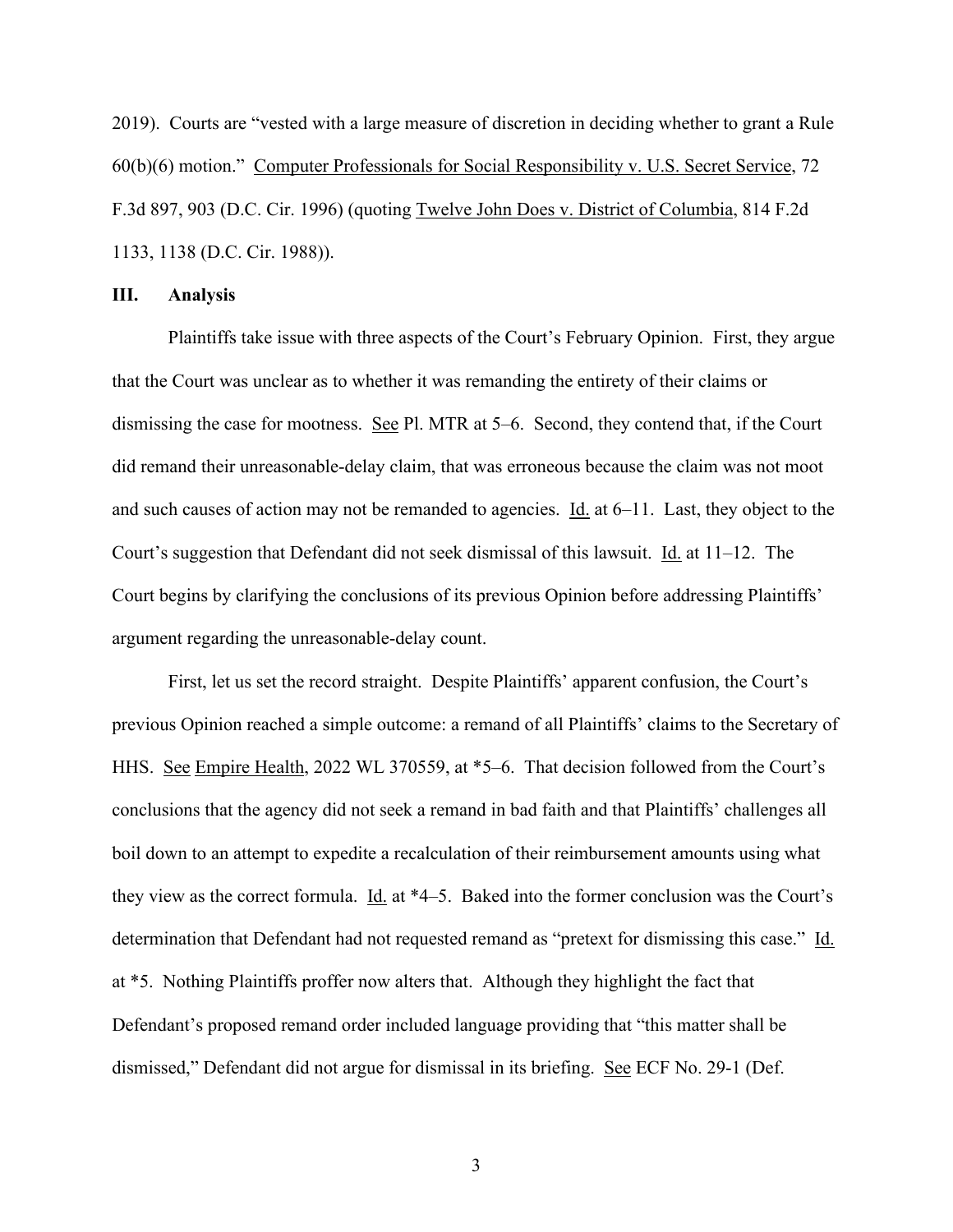Proposed Remand Order); ECF No. 29 (Mot. to Remand). In any event, the relevant question was whether the Secretary sought remand as a pretext for dismissal as prohibited by Limnia, Inc. v. U.S. Department of Energy, 857 F.3d 379, 386–88 (D.C. Cir. 2017), and there continues to be no basis for believing that he did. The Court, furthermore, did not take up Defendant's supposed invitation to dismiss the case, and so whether or not HHS requested dismissal is of no consequence.

 One final point on the Court's previous Opinion that Plaintiffs appear to misconstrue: it did not find that any of their claims were moot. See Empire Health, 2022 WL 370559, at \*4–6; cf. Pl. MTR at 5–9; ECF No. 43 (Pl. Reply) at 1–6 (suggesting that Court found Plaintiffs' claims moot). The only mootness finding applied to the parties' dispositive motions, which the Court found were rendered moot by the remand. See ECF No. 39 (Order Granting MTR). Of course, holding that a motion is moot in no way equates to dismissing a case as moot.

 Plaintiffs find firmer ground in their next request. As discussed above, the Court included their unreasonable-delay count in those it remanded to HHS, based on its finding that such count was merely one of Plaintiffs' procedural tactics aimed at securing a recalculation of their reimbursement amount. See Empire Health, 2022 WL 370559, at \*4–5. It now recognizes, however, that there are some conceptual difficulties with remanding an unreasonable-delay claim to an agency since the purpose of such a claim is to allow a plaintiff to ask a third party — namely, a court — to evaluate whether an agency's timetable is reasonable. The Court will, accordingly, proceed to consider the parties' merits arguments on this count, drawing from their previously filed dispositive motions, which are revived for this limited purpose only. See ECF Nos. 19 (Pl. Mot. for Summary Judgment) and 21-1 (Def. MTD, Partial Motion for Judgment on the Pleadings, and Cross-MSJ).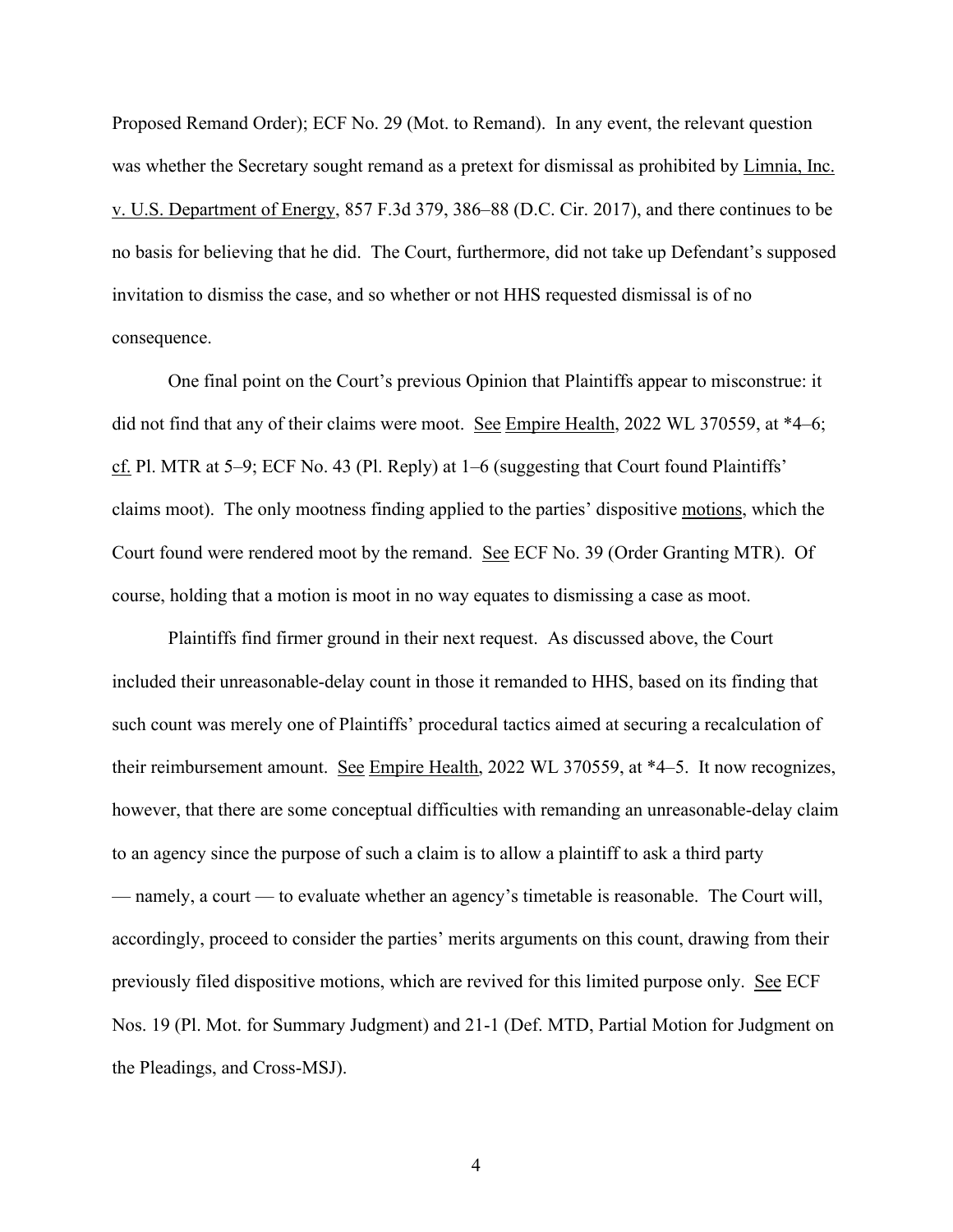Plaintiffs submit that they are entitled to summary judgment on the unreasonable-delay count because their appeals have languished at HHS with no justification for over a decade, and they have been denied the opportunity for a hearing on the merits for just as long. See Pl. MSJ at 16–21. Defendant presses several arguments in response, including moving for judgment on the pleadings on the ground that Plaintiffs have failed to allege facts that can support an unreasonable-delay claim. See Def. MTD at 31–32. Specifically, the Secretary points out that Plaintiffs allege only that "[t]he Board has failed to schedule any proceedings with respect to Plaintiffs' Part C claims for the years at issue in this case." Id. (quoting Am. Compl., ¶ 41.). It is true, as the summary this Court provided in its last Opinion makes clear, that such an allegation is plainly incorrect. See Empire Health, 2022 WL 370559, at  $*2-3$ ; see also ECF No. 28 (Def. Reply) at 13–17. In brief: the agency has moved Plaintiffs' challenges through the steps of its internal appeals process several times over the past decade. Empire Health, 2022 WL 370559, at \*2–3. That is a far cry from "fail[ing] to schedule any proceedings," and, accordingly, the Court need not accept Plaintiffs' contention otherwise as true. See Am. Compl., ¶ 41; Waters v. District of Columbia, No. 18-2652, 2022 WL 715474, at \*8 (D.D.C. Mar. 10, 2022).

 The Court does believe, however, that it is appropriate to assess whether the agency's lack of action since it regained control over Plaintiffs' claims following judicial remands in October 2019 and January 2021 constitutes an unreasonable delay. Plaintiffs contend that the Court cannot do so at this juncture because Defendant moved for partial judgment on the pleadings under Rule 12(c) (rather than for summary judgment) on this count; as a result, the Court may consider only the pleadings, which do not contain sufficient information to apply the factors set forth in Telecommunications Research and Action Center v. FCC (TRAC), 750 F.2d